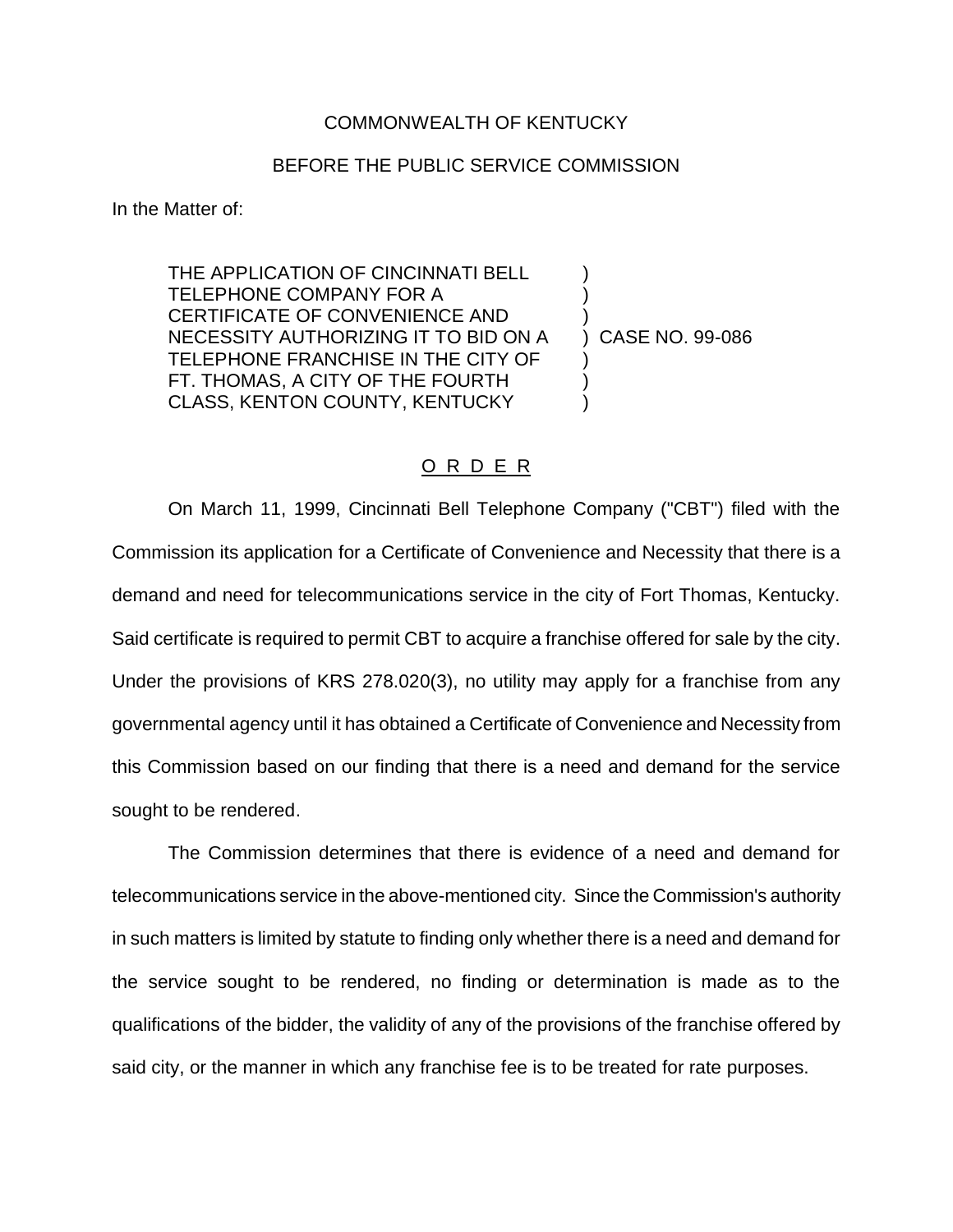## IT IS THEREFORE ORDERED that:

1. CBT is granted a Certificate of Convenience and Necessity that there is a demand and need for telecommunications service in the above-mentioned city.